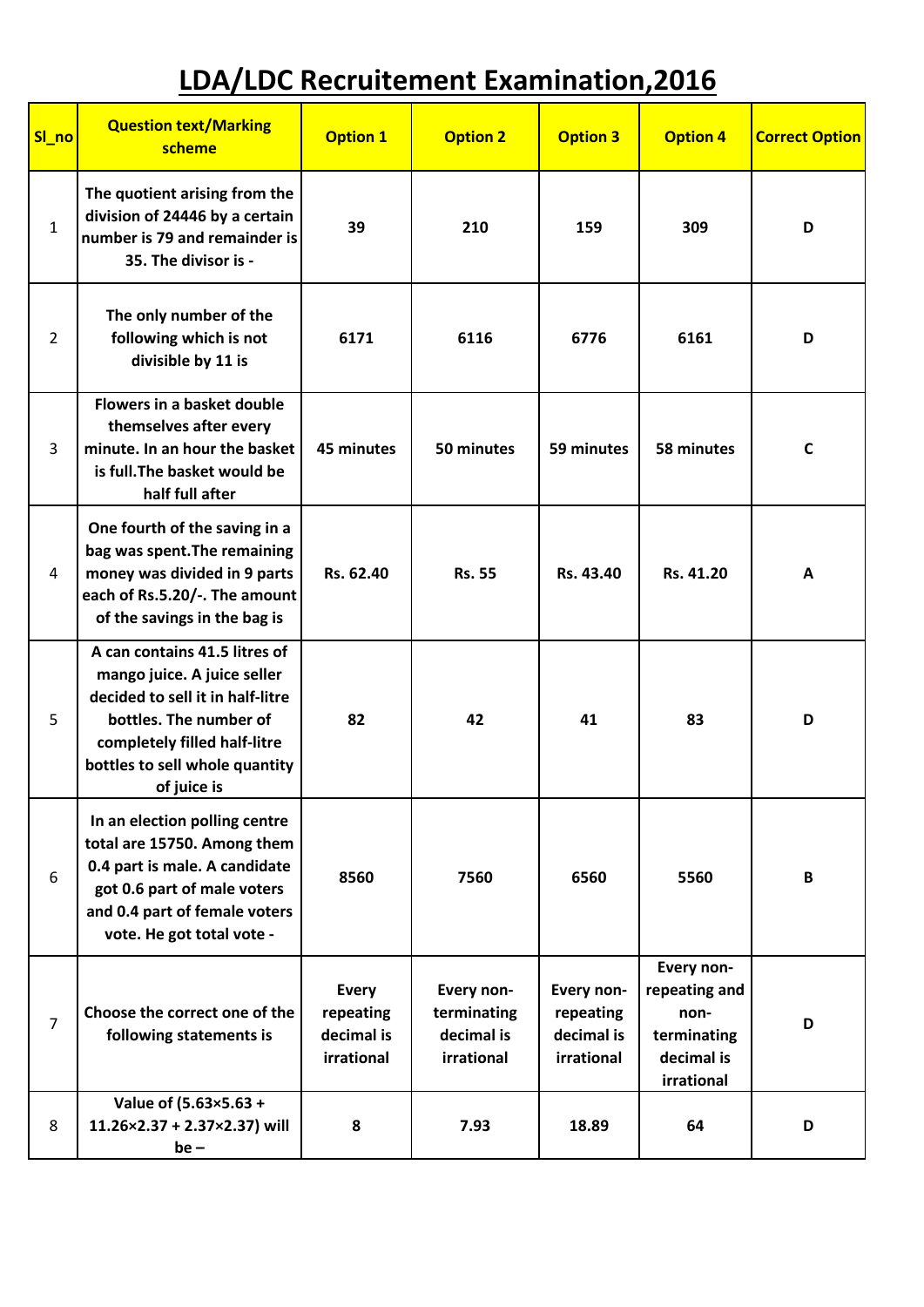| 9  | A businessman knows that the<br>price of commodity will<br>increase by Rs. 5/- per packet.<br>He bought some packets of<br>this commodity for Rs. 4,500/-<br>. If he bought this packet on<br>new price then he gets 10<br>packets less. The number of<br>packets he bought - | 80           | 100             | 120             | 140          | B            |
|----|-------------------------------------------------------------------------------------------------------------------------------------------------------------------------------------------------------------------------------------------------------------------------------|--------------|-----------------|-----------------|--------------|--------------|
| 10 | The numbers 10902 and 7655,<br>when divided by a certain<br>number of three digits, leave<br>the same remainder. That<br>number of three digits will be                                                                                                                       | 335          | 428             | 191             | 281          | $\mathsf{C}$ |
| 11 | When 15206 is divided by a<br>number, first, second and third<br>remainder is respectively<br>29,44 and 77. The divisor is -                                                                                                                                                  | 118          | 122             | 121             | 123          | D            |
| 12 | The L.C.M of 64 and another<br>number P is 1216. If the H.C.F<br>is R, the true statement is                                                                                                                                                                                  | R/P=1216/64  | $R/P = 64/1216$ | R×P=1216/6<br>4 | P/R=1216×64  | B            |
| 13 | A began a business with Rs.<br>450/- and was joined<br>afterwards by B with Rs. 300/-<br>. B joined after x months and<br>the profits were divided in the<br>ratio 2:1 at the end of the<br>year. The value of $x$ is $-$                                                     | 4            | 8               | 9               | 3            | D            |
| 14 | The mean weight of a group of<br>seven boys is 56. The<br>individual weights (in kg) of<br>six of them are 51, 58, 57, 58,<br>52 and 62. The weight of<br>seventh boy is (in kg)                                                                                              | 58           | 56              | 54              | 52           | C            |
| 15 | The average weight of 7<br>apples increases by 10 gms, if<br>one of them weighing 120<br>gms is replaced by another<br>new apple. The weight of new<br>apple is                                                                                                               | 190 gms      | 70 gms          | 84 gms          | 42 gms       | A            |
| 16 | It takes 5 seconds for ringing<br>bell when it is 4 a.m. How<br>much time it will take for<br>ringing bell when it is 6 a.m on<br>the same date?                                                                                                                              | 15/2 seconds | 25/3 seconds    | 25/4<br>seconds | 25/6 seconds | B            |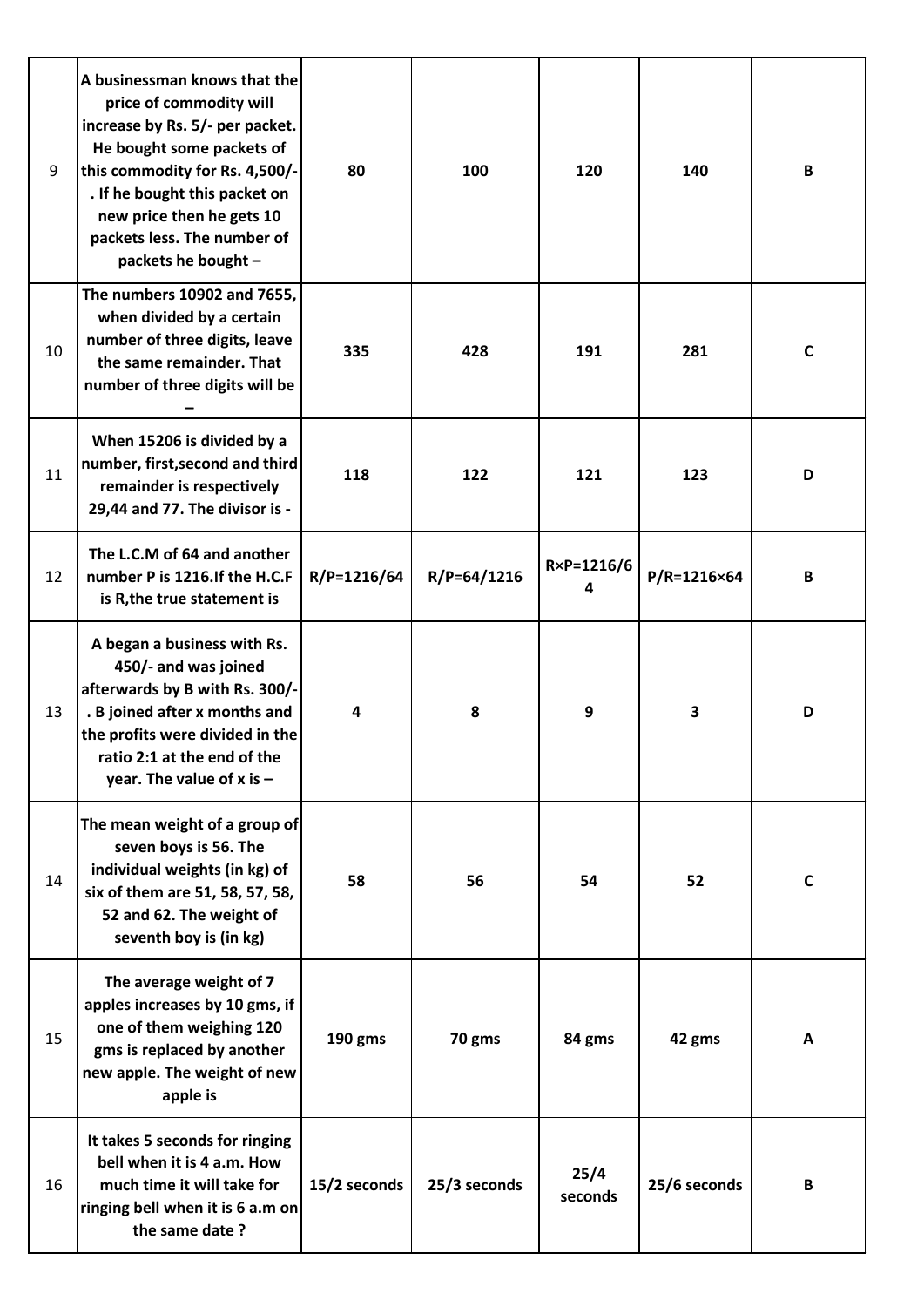| 17 | <b>Ratio of movement of hour</b><br>hand and minute hand in a<br>clock is -                                                                                                                                                                       | 12:01        | 01:12        | 01:10        | 10:01        | B            |
|----|---------------------------------------------------------------------------------------------------------------------------------------------------------------------------------------------------------------------------------------------------|--------------|--------------|--------------|--------------|--------------|
| 18 | Two number are in the ratio<br>5:6. If 7 is added to each<br>number, new ratio becomes<br>6:7. The original number are -                                                                                                                          | 35,42        | 35,36        | 30,42        | 42,49        | A            |
| 19 | In an election of two<br>candidates, the candidate who<br>gets 41% is rejected by a<br>majority of 2412 votes. The<br>total no. of votes polled is                                                                                                | 14300        | 13400        | 13700        | 14900        | B            |
| 20 | The digit at the unit place of a<br>two digit number is increased<br>by 50% and the digit at the<br>ten's place of the same<br>number is increased by 100%.<br>The new number is 33 more<br>than the original number. The<br>original number is - | 66           | 36           | 63           | 53           | B            |
| 21 | Out of Rs. 70000, Ram<br>invested Rs. 30000 at 4% and<br>Rs. 20000 at 3% simple<br>interest. At what rate of<br>interest he must invest the<br>balance so as to got a return<br>of 5% on the whole amount<br>per year.                            | 5%           | 7%           | 8%           | 8.50%        | D            |
| 22 | A sum of money can be<br>doubled in 15 years. The<br>money will be tripled in                                                                                                                                                                     | 20 years     | 40 years     | 30 years     | 25 years     | $\mathsf{C}$ |
| 23 | The difference the interest<br>received from two different<br>banks on Rs. 500 for 2 years is<br>Rs. 2.5. Find the difference<br>between their rates.                                                                                             | 0.50%        | 0.25%        | 0.75%        | 0.58%        | B            |
| 24 | The amount of 15% discount<br>on Rs. 360/- is -                                                                                                                                                                                                   | <b>Rs.72</b> | <b>Rs.54</b> | <b>Rs.36</b> | <b>Rs.18</b> | B            |
| 25 | Mahima bought a mobile-set<br>at 15% discount on marked<br>p[rice and sold it for Rs.1600.<br>If the marked p[rice of the<br>mobile be Rs.1500, then profit<br>percentage is -                                                                    | 25%          | 19.47%       | 25.49%       | 15%          | $\mathbf c$  |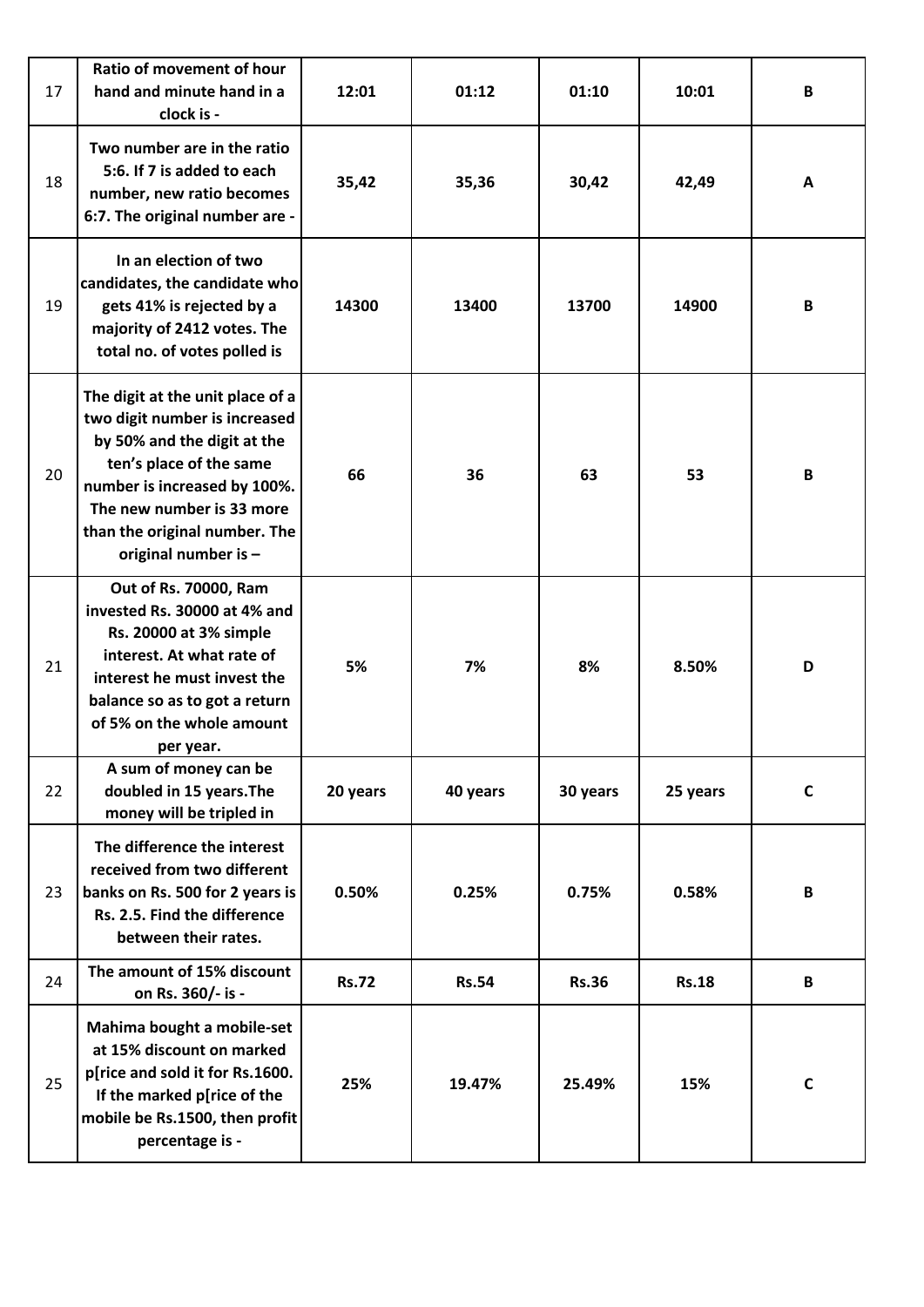| 26       | A square field of 2 sq.<br>kilometers is to be divided<br>into two equal parts by a<br>fence which coincides with a<br>diagonal. Find the length of<br>the fence.              | 3 km                                          | 2 <i>V2</i> km                    | 3V2 km                                                          | 2 km                                                          | D                |
|----------|--------------------------------------------------------------------------------------------------------------------------------------------------------------------------------|-----------------------------------------------|-----------------------------------|-----------------------------------------------------------------|---------------------------------------------------------------|------------------|
| 27       | If the ratio of the speeds of a<br>boat along the current and<br>against it be 5:3, then the<br>ratio of the speed of the boat<br>in still water and that of the<br>current is | 02:01                                         | 05:03                             | 03:02                                                           | 04:01                                                         | D                |
| 28       | A hall - room, 39 m. 10 c.m.<br>long and 35 m. 70 c.m. broad,<br>is to be paved with equal<br>square tiles. Find the largest<br>tile so that the tiles exactly fit.            | $1.5m$ .                                      | 1.7 m.                            | $1.8m$ .                                                        | $1.9m$ .                                                      | В                |
| 29       | A can do a piece of work in 20<br>days and B alone can do it in<br>12 days. B work at it for 3<br>days and then leaves. A alone<br>can finish the remaining work<br>in.        | 15 days                                       | 20 days                           | 16 days                                                         | 25 days                                                       | A                |
| 30       | Area of a rectangular park is<br>2400 sq.meter. If length of the<br>park decreases 5 metres the<br>area decreases 20 sq. metres.<br>Perimeter of the park is -                 | 200 <sub>cm</sub>                             | 100cm                             | <b>150cm</b>                                                    | <b>180cm</b>                                                  | <b>Cancelled</b> |
| 31       | The Dadasaheb Phalke Award<br>is India's highest award in<br>cinema given annually for<br>lifetime contribution to<br>cinema by                                                | <b>The Sangeet</b><br><b>Natak</b><br>Academy | <b>The Government</b><br>of India | <b>The</b><br><b>Directorate</b><br>of Film<br><b>Festivals</b> | <b>Film and</b><br><b>Television</b><br>Institute of<br>India | B                |
| 32<br>33 | Thorn of cactus is modified<br>The percentage of water<br>covered by the oceans of the<br>world is                                                                             | stem<br>50%                                   | root<br>67%                       | leaf<br>80%                                                     | tendril<br>97%                                                | C<br>D           |
| 34       | The founder of the Asiatic<br><b>Society of Bengal</b>                                                                                                                         | William<br><b>Bentinck</b>                    | <b>William Colevil</b>            | William<br>Jones                                                | <b>William Brown</b>                                          | $\mathsf{C}$     |
| 35       | The Great Famine of Bengal<br>took place in -                                                                                                                                  | 1670                                          | 1570                              | 1770                                                            | 1870                                                          | $\mathsf{C}$     |
| 36       | "Karenge ya Morenge" or "Do<br>or Die" was called by                                                                                                                           | Matongini<br>Hazra                            | Subhaschandra<br><b>Bose</b>      | <b>Khan Abdul</b><br><b>Gaffar Khan</b>                         | Ghandhiji                                                     | D                |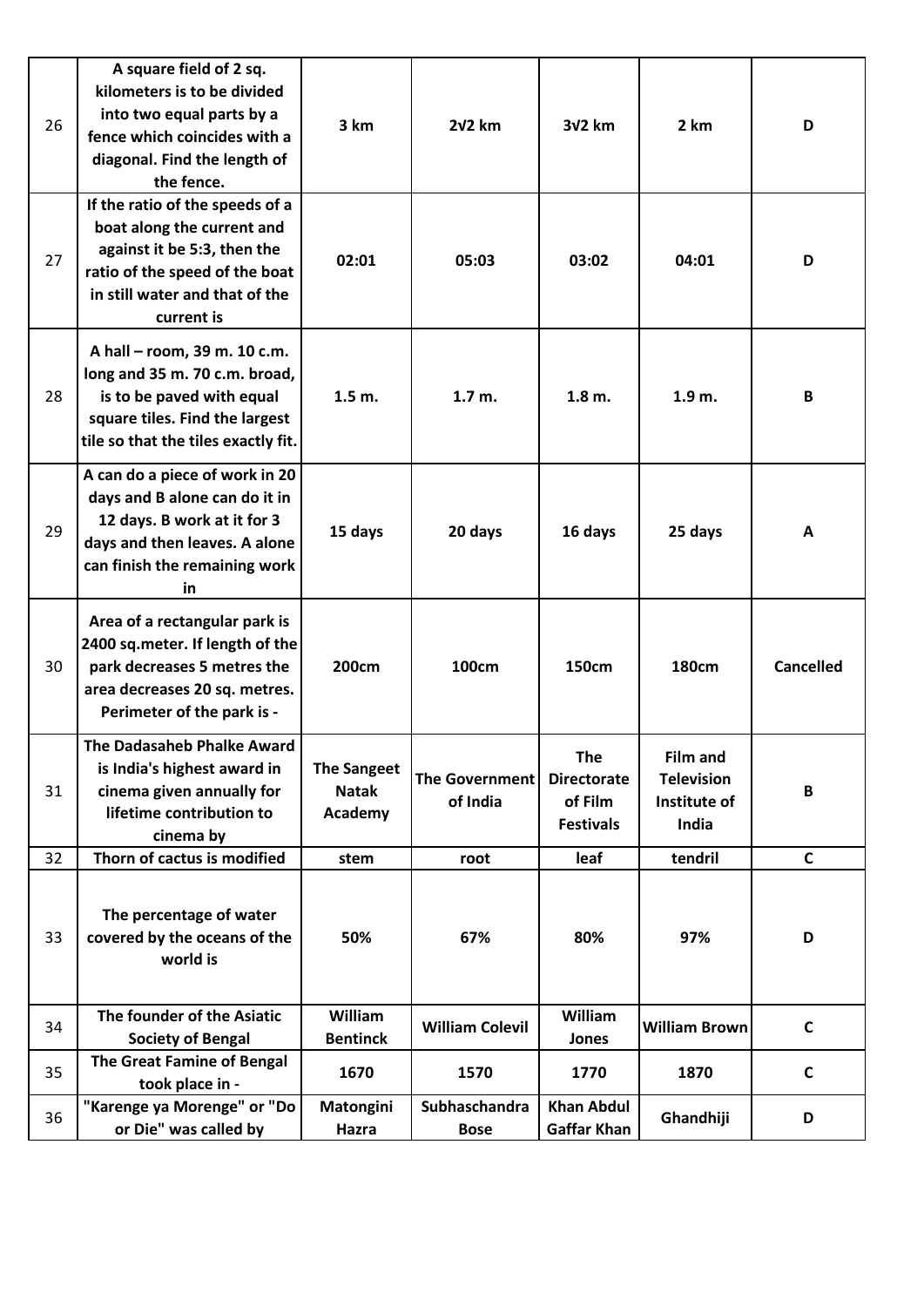| 37 | Rashbehari Bose was actively<br>working towards Indian<br>Freedom from the country                                                    | Japan                    | Germany              | China                      | Indonesia                              | A            |
|----|---------------------------------------------------------------------------------------------------------------------------------------|--------------------------|----------------------|----------------------------|----------------------------------------|--------------|
| 38 | <b>Doctrine of Lapse was</b><br>introduced by the Governor<br>General -                                                               | Lord<br><b>Dalhousie</b> | <b>Lord Wellesly</b> | Lord<br><b>Cornowallis</b> | <b>Lord William</b><br><b>Bentinck</b> | A            |
| 39 | Alexander gathered his forces<br>on the bank of the river -                                                                           | Jhelum                   | Chenab               | Ravi                       | Yamuna                                 | A            |
| 40 | <b>NEFA (North Eastern Frontier</b><br>Agency) is presently known as                                                                  | Assam                    | <b>Manipur</b>       | Nagaland                   | Arunachal<br>Pradesh                   | D            |
| 41 | If you went to travel from<br>Kolkata to Mumbai in a<br>shortest distance. Which of<br>the following state is not<br>touched by you - | Maharashtra              | <b>Bihar</b>         | Chattisgarh                | <b>Orissa</b>                          | $\mathbf{B}$ |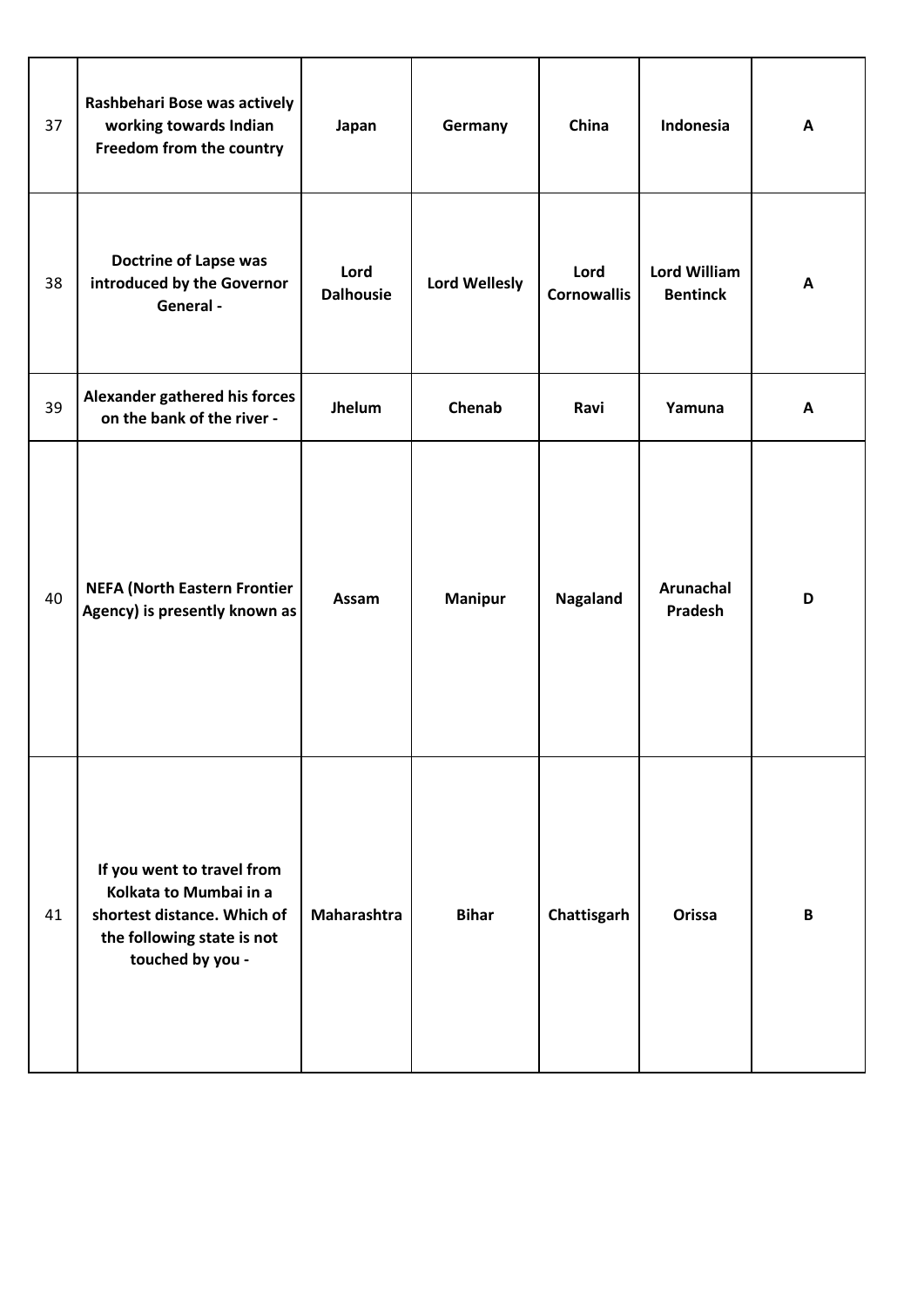| 42 | The newly formed district of<br><b>West Bengal is</b>     | <b>Asansol</b>    | Alipurduar | South<br>Dinajpur | East<br>Medinipur | $\pmb B$     |
|----|-----------------------------------------------------------|-------------------|------------|-------------------|-------------------|--------------|
| 43 | The dust storm in Rajasthan is<br>known as                | <b>Norwesters</b> | Loo        | Andhi             | Cyclone           | $\mathsf{C}$ |
| 44 | <b>Indian Forest Research</b><br>Institute is situated at | Sundarban         | Pusha      | Shillong          | Dehradun          | D            |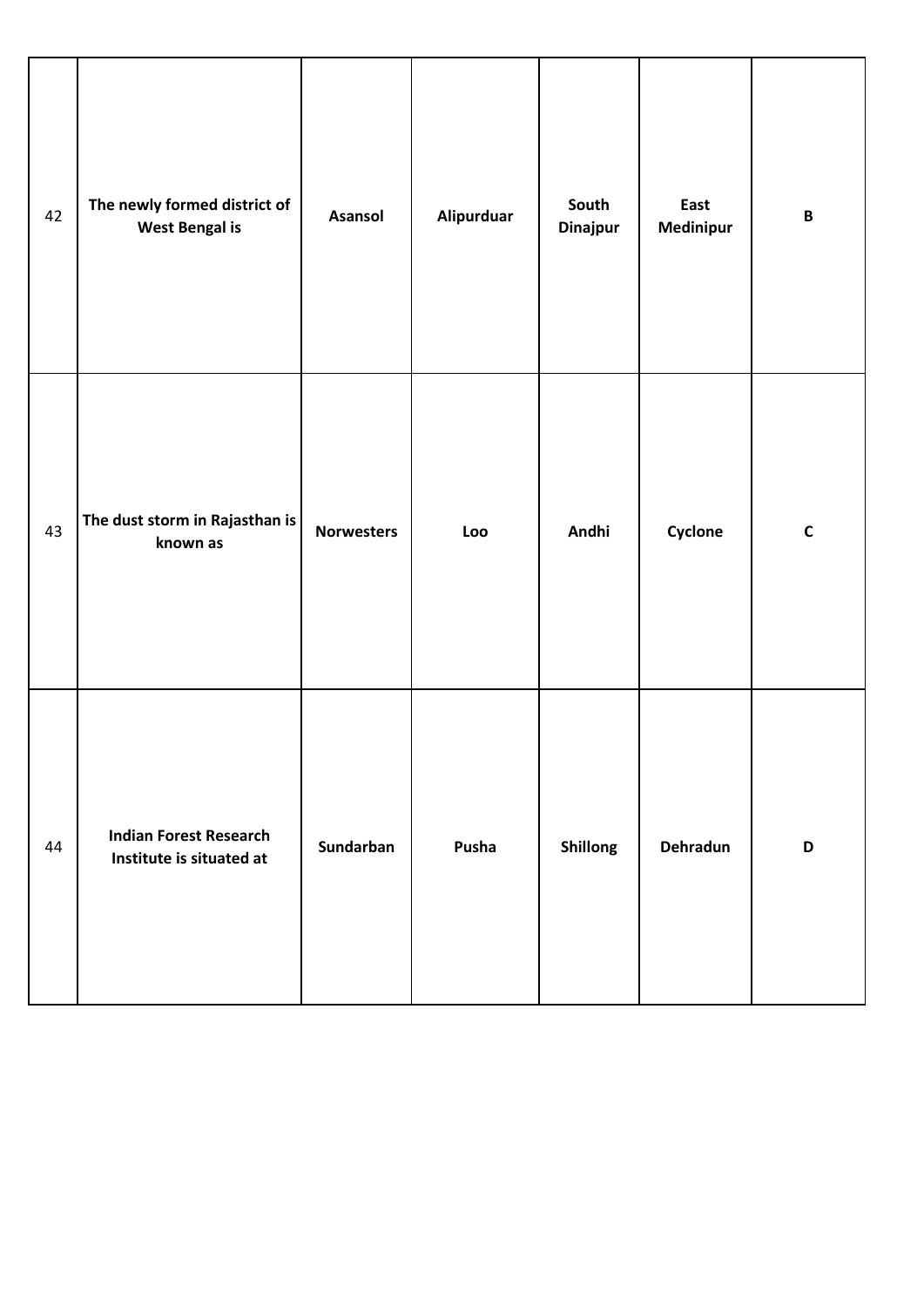| 45 | The largest lagoon of India is -                                         | Ular                                 | <b>Sambar</b>             | <b>Pulicot</b>                                      | Chilka                                  | D            |
|----|--------------------------------------------------------------------------|--------------------------------------|---------------------------|-----------------------------------------------------|-----------------------------------------|--------------|
| 46 | At present India, electricity<br>generates mainly from                   | Petroleum                            | Coal                      | <b>Natural gas</b>                                  | <b>Running water</b>                    | В            |
| 47 | The Bengali actor who<br>received the 'Dadasaheb<br>Falke' award is      | <b>Soumitra</b><br>Chattopadhya<br>y | <b>Uttam Kumar</b>        | <b>Utpal Dutta</b>                                  | <b>Chabi Biswas</b>                     | A            |
| 48 | The name of the author who<br>wrote the novel 'Padma nadir<br>Majhhi' is | <b>Manik</b><br>Bandopadhya          | tarasankar<br>Bandopadhya | <b>Bibhutibhusa</b><br>n.<br><b>Bandopadhy</b><br>a | <b>Iswar Chandra</b><br>Bandopadhya     | A            |
| 49 | The name of a Leader of the<br><b>Santal Rebellion is</b>                | Sidhu                                | <b>Sital Hembram</b>      | <b>Binoy Tudu</b>                                   | <b>Bir Baskey</b>                       | A            |
| 50 | <b>Medha Patkar is famous for</b><br>her contribution to -               | Women's<br><b>Movement</b>           | Chipko<br><b>Movement</b> | Narmada<br><b>Banchao</b><br><b>Movement</b>        | <b>Human Rights</b><br><b>Movements</b> | $\mathsf C$  |
| 51 | Tirupati temple is in                                                    | Andhra<br>Pradesh                    | <b>Telngana</b>           | <b>Tamil Nadu</b>                                   | Kerala                                  | A            |
| 52 | Number of players in a volley<br>ball team                               | Four                                 | <b>Five</b>               | <b>Six</b>                                          | Seven                                   | $\mathsf{C}$ |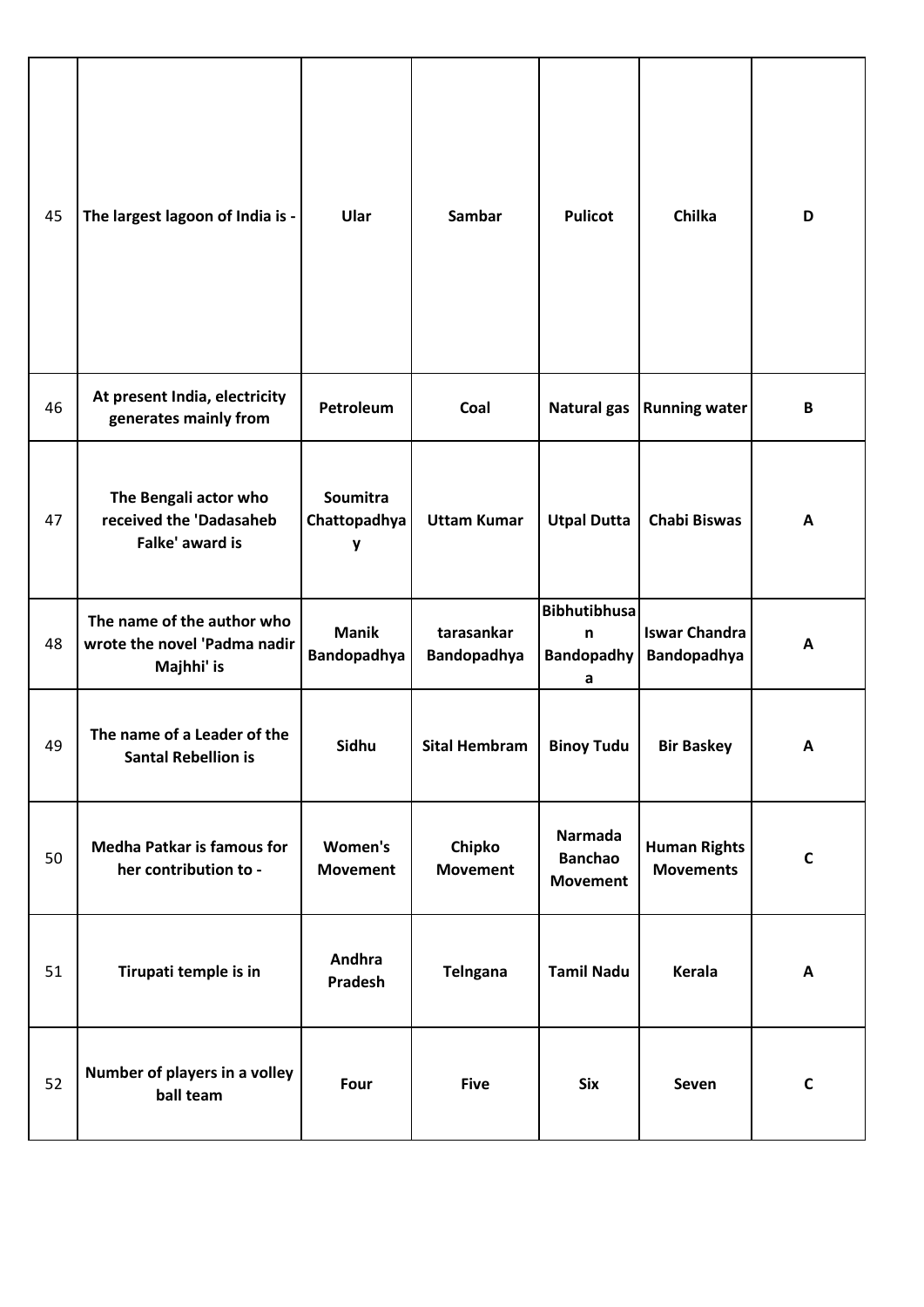| 53 | <b>IRCTC stands for</b>                                                        | <b>Indian</b><br>Railway<br><b>Catering &amp;</b><br><b>Travel</b><br>Corporation | <b>Indian Railway</b><br><b>Cleaning &amp;</b><br><b>Tourism</b><br>Corporation | Indian<br>Railway<br>Cargo &<br><b>Travel</b><br>Corporation | Indian Railway<br><b>Catering &amp;</b><br><b>Tourism</b><br>Corporation | D            |
|----|--------------------------------------------------------------------------------|-----------------------------------------------------------------------------------|---------------------------------------------------------------------------------|--------------------------------------------------------------|--------------------------------------------------------------------------|--------------|
| 54 | 'Mac Mohan Line' drawn as<br>LOC (Line of control) between                     | India and<br>Pakistan                                                             | Afganistan and<br>India                                                         | <b>Pakistan and</b><br>China                                 | India and<br>China                                                       | D            |
| 55 | A cancer patient should<br>consult an ___________                              | Gynocologist                                                                      | <b>Urologist</b>                                                                | Paeditrician                                                 | <b>Oncologist</b>                                                        | D            |
| 56 | 'Silk Route' is                                                                | A song album                                                                      | A land route for<br>conducting trade<br>and commerce<br>in ancient period       | A novel                                                      | A feature film                                                           | B            |
| 57 | The team which has been<br>suspended in participating in<br><b>IPL 2016 is</b> | <b>Kolkata Knight</b><br><b>Riders</b>                                            | <b>Delhi Dare Devils</b>                                                        | Chennai<br><b>Super Kings</b>                                | <b>Kings XI</b><br>Punjab                                                | C            |
| 58 | The Judges of the High Court<br>are appointed by the                           | Governor                                                                          | <b>Chief Minister</b>                                                           | President                                                    | <b>Prime Minister</b>                                                    | $\mathbf c$  |
| 59 | The Lutyen's zone is situated<br>in the heart of the city of                   | <b>Delhi</b>                                                                      | <b>Pune</b>                                                                     | Hyderabad                                                    | Lucknow                                                                  | A            |
| 60 | is an organization of the<br>Industrialists & Businessman.                     | <b>CBI</b>                                                                        | <b>SPG</b>                                                                      | <b>IFFI</b>                                                  | <b>FICCI</b>                                                             | D            |
| 61 | Bhangra is very famous in this<br>state-                                       | Punjab                                                                            | Hariyana                                                                        | Rajasthan                                                    | <b>Uttar Pradesh</b>                                                     | A            |
| 62 | <b>Apparatus invented by</b><br><b>Archimedes is</b>                           | <b>Barometer</b>                                                                  | <b>Pulley</b>                                                                   | <b>Microscope</b>                                            | <b>Thermometer</b>                                                       | $\, {\bf B}$ |
| 63 | The country which awards the<br><b>Nobel Prize</b>                             | America                                                                           | <b>England</b>                                                                  | Sweden                                                       | Ireland                                                                  | $\mathbf c$  |
| 64 | <b>LPG stands for</b>                                                          | <b>LIQUIFIED</b><br><b>PETROLEUM</b><br><b>GAS</b>                                | <b>LIQUIFIED</b><br><b>PRESSURISED</b><br><b>GAS</b>                            | LOW<br><b>PRESSURED</b><br><b>GAS</b>                        | LOW<br><b>PETROLEUM</b><br><b>GAS</b>                                    | A            |
| 65 | The unit of the intensity level<br>of sound is                                 | <b>Decilitre</b>                                                                  | <b>Decibel</b>                                                                  | <b>Decimetre</b>                                             | Decigram                                                                 | B            |
| 66 | The metal, which reacts with<br>boiling water, is                              | iron                                                                              | aluminium                                                                       | copper                                                       | silver                                                                   | $\, {\bf B}$ |
| 67 | The most abundant metal in<br>earth's crust in                                 | Al                                                                                | Fe                                                                              | Zn                                                           | Cu                                                                       | A            |
| 68 | The fuel with least air<br>pollution is                                        | <b>LPG</b>                                                                        | Petrol                                                                          | <b>Diesel</b>                                                | <b>CNG</b>                                                               | D            |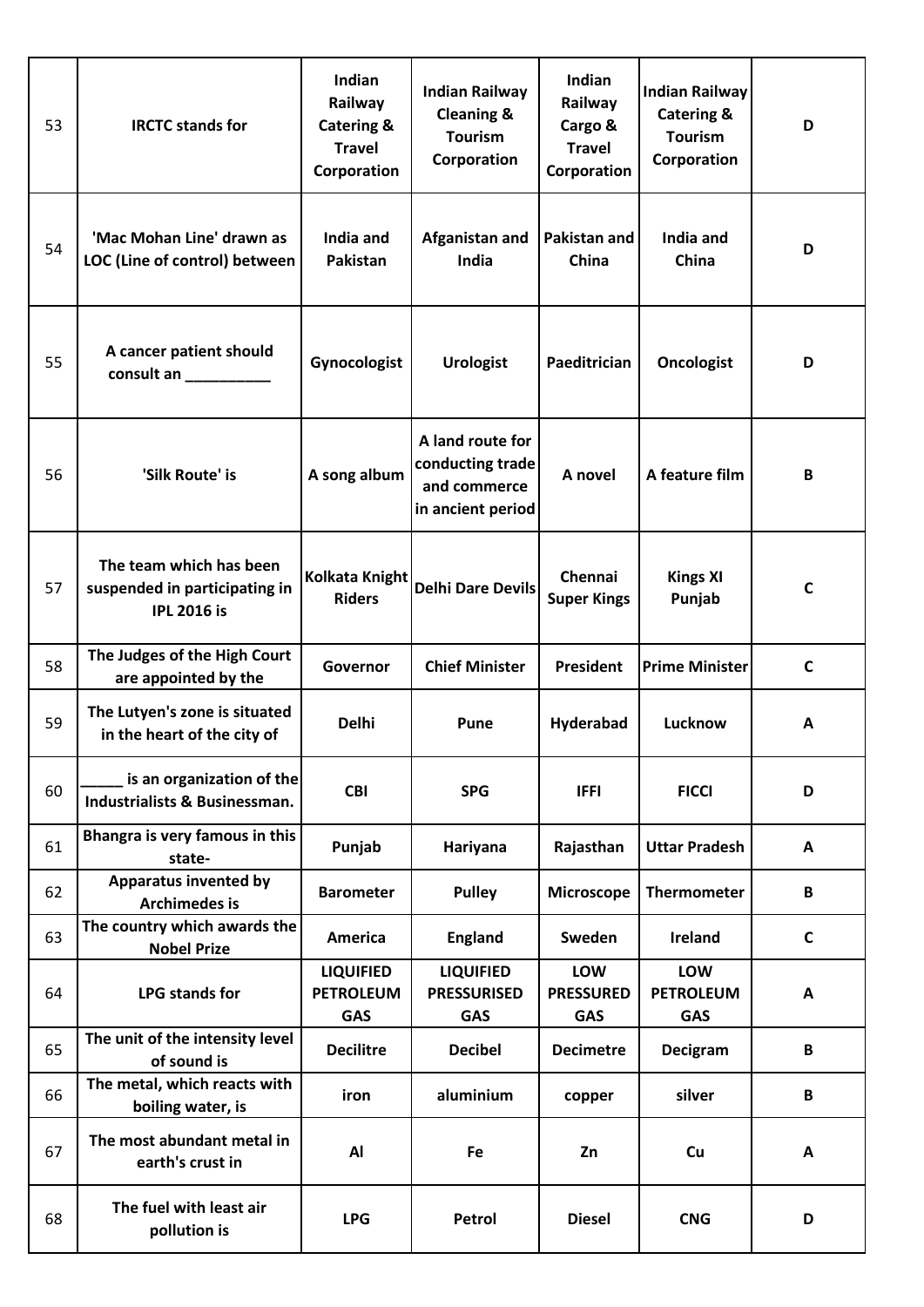| 69 | <b>Remedy of 'cataract'</b>                                                                                                                                                                                                                             | use of<br>concave lens     | use of convex<br>lens                        | use of<br>cylindrical<br>lens | <b>Removal of</b><br>old lens by<br>new one | D            |
|----|---------------------------------------------------------------------------------------------------------------------------------------------------------------------------------------------------------------------------------------------------------|----------------------------|----------------------------------------------|-------------------------------|---------------------------------------------|--------------|
| 70 | An example of "Ball and<br>socket" joint is                                                                                                                                                                                                             | Knee joint                 | Pelvic joint                                 | <b>Elbow joint</b>            | <b>Heel joint</b>                           | B            |
| 71 | <b>Choose the correct alternative</b><br>to complete the sentence: A<br>compliment is:                                                                                                                                                                  | an expression<br>of regard | a statement<br>expressing<br>dissatisfaction | that which<br>completes       | a person who<br>starts a court<br>case      | $\mathsf{C}$ |
| 72 | <b>Choose the correct alternative</b><br>to fill up the blank space in<br>the sentence below:- Nylon<br>can be woven into<br>fabrics.                                                                                                                   | colourful                  | sturdy                                       | gay                           | fragile                                     | В            |
| 73 | Choose the word similar in<br>meaning to the phrase given :<br><b>Study of Mankind</b>                                                                                                                                                                  | Philology                  | Physiology                                   | Pathology                     | Anthropology                                | D            |
| 74 | Give the opposite of the given<br>word by adding a suitable<br>prefix. Choose the correct<br>prefix from the alternatives<br>given below: ___ revocable                                                                                                 | il                         | ir                                           | in                            | im                                          | B            |
| 75 | Pick out the correct article:-<br>rich are not always<br>happy.                                                                                                                                                                                         | the                        | a                                            | an                            | no article<br>required                      | A            |
| 76 | <b>Preposition or article is</b><br>missing in the sentence given<br>below, choose the correct<br>preposition or article to fill up<br>the blank space by selecting A,<br>B, C or D as the case may be:<br>Let me know _____ moment<br>that you arrive. | from                       | the                                          | of                            | a                                           | B            |
| 77 | A hundred rupee note fell<br>Rinis pocket. Fill in<br>with suitable group of words:-                                                                                                                                                                    | in order to                | near to                                      | out of                        | into the                                    | $\mathsf{C}$ |
| 78 | Choose the preposition for the<br>blank: There was a<br>quarrel________<br>the<br>students.                                                                                                                                                             | between                    | over                                         | among                         | within                                      | C            |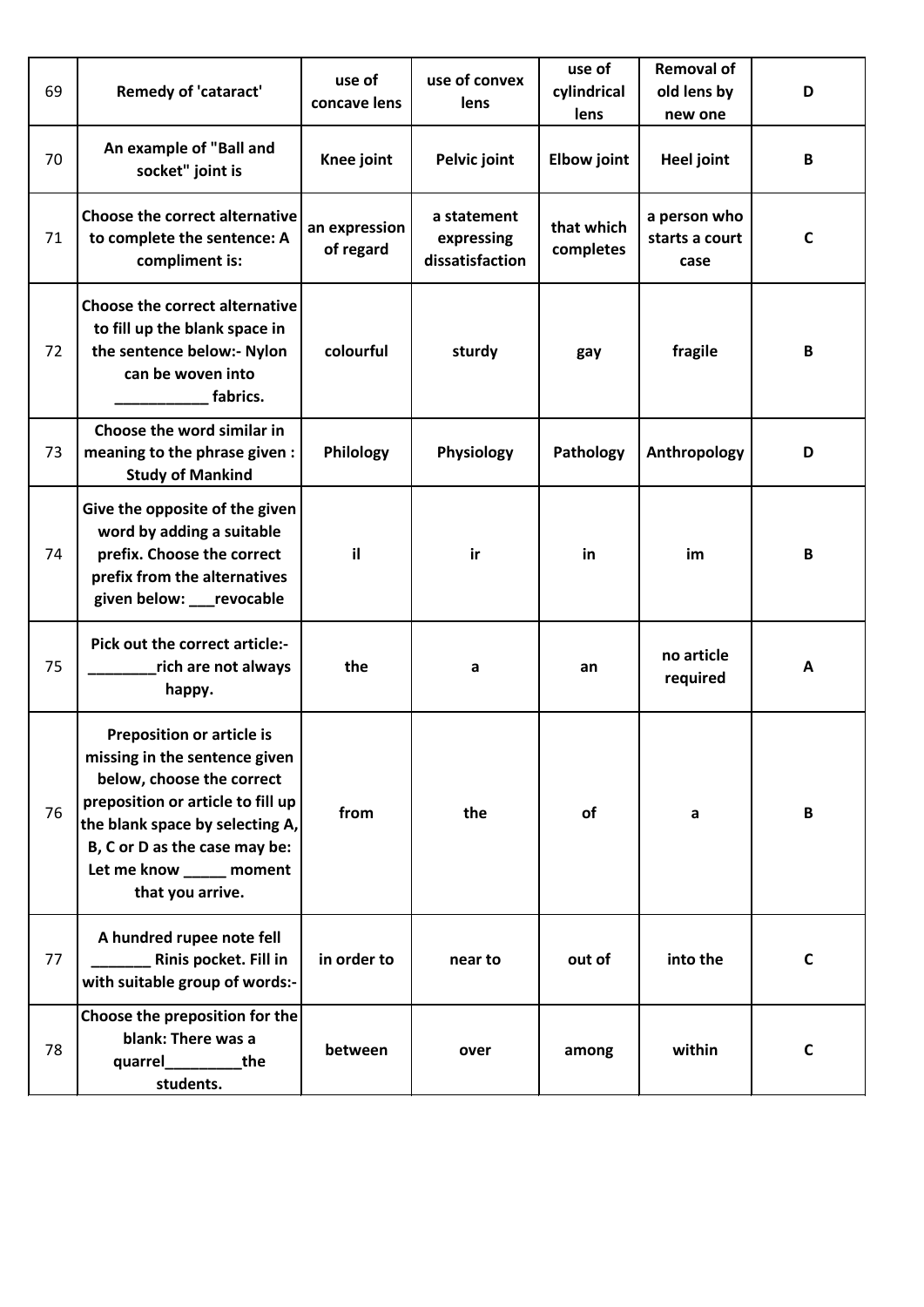| 79 | Splashes of color _______ the<br>green background of paddy<br>fields, seemed to inhabit some<br>beautiful painting. Fill in the<br>blank with appropriate<br>preposition from the options<br>given below. | Around                                                    | <b>In</b>                                         | From                                                          | <b>Against</b>                                                               | D            |
|----|-----------------------------------------------------------------------------------------------------------------------------------------------------------------------------------------------------------|-----------------------------------------------------------|---------------------------------------------------|---------------------------------------------------------------|------------------------------------------------------------------------------|--------------|
| 80 | Find out one of the four parts<br>of the following sentence<br>where there is an error :                                                                                                                  | <b>The</b><br>committee /                                 | has arrived /                                     | at this<br>decision /                                         | in their own<br>interest                                                     | D            |
| 81 | State the function of the<br>sentence choosing from the<br>alternatives given: Sorry, I<br>copied this from a book.                                                                                       | making a<br>statement                                     | asking for<br>forgiveness                         | reporting a<br>fact                                           | confessing                                                                   | D            |
| 82 | One of the following<br>sentences is correct. Tick the<br>right answer.                                                                                                                                   | <b>Fifty rupees</b><br>have enough<br>for the job.        | <b>Fifty rupees are</b><br>enough for the<br>job. | <b>Fifty rupees</b><br>is enough for<br>the job.              | <b>Fifty rupees</b><br>were enough<br>for the job.                           | C            |
| 83 | <b>Choose the correct</b><br>combination so as to form a<br>meaningful sentence: The<br>effectiveness of a film<br>1) its theme 2) is judged by 3)<br>the needs of the audience 4)<br>and its relation to | 2143                                                      | 2314                                              | 3241                                                          | 1423                                                                         | A            |
| 84 | The opposite of 'natural' is:                                                                                                                                                                             | artificial                                                | normal                                            | chemical                                                      | general                                                                      | A            |
| 85 | Choose the antonym of the<br>quoted word:- He is now a<br>'physical' education<br>instructor.                                                                                                             | mortal                                                    | moral                                             | spiritual                                                     | physiological                                                                | $\mathbf c$  |
| 86 | Find the synonym of the word<br>versatile.                                                                                                                                                                | <b>Expert</b>                                             | <b>Many sided</b>                                 | <b>Skill</b>                                                  | Knowledge                                                                    | B            |
| 87 | I will inform to your father.<br><b>Rewrite the sentence</b><br>correcting error. Select the<br>correct option.                                                                                           | I will inform at<br>your father.                          | I will inform<br>your father.                     | I will inform<br>with your<br>father.                         | I will inform<br>with into<br>father.                                        | B            |
| 88 | The boy neither speaks<br><b>English nor French. The</b><br>correct form of the sentence<br>will be                                                                                                       | The boy<br>neither speaks<br><b>English or</b><br>French. | Neither the boy<br>speaks English<br>nor French.  | The boy<br>speaks<br>neither<br><b>English nor</b><br>French. | <b>Neither</b><br><b>English nor</b><br><b>French does</b><br>the boy speak. | $\mathsf{C}$ |
| 89 | Shut all the doors. Change the<br>voice of the verb and rewrite<br>the sentence. Select the<br>correct option.                                                                                            | The doors<br>should shut.                                 | We must shut<br>the doors.                        | You should<br>shut the<br>doors.                              | Let all the<br>doors be shut.                                                | D            |